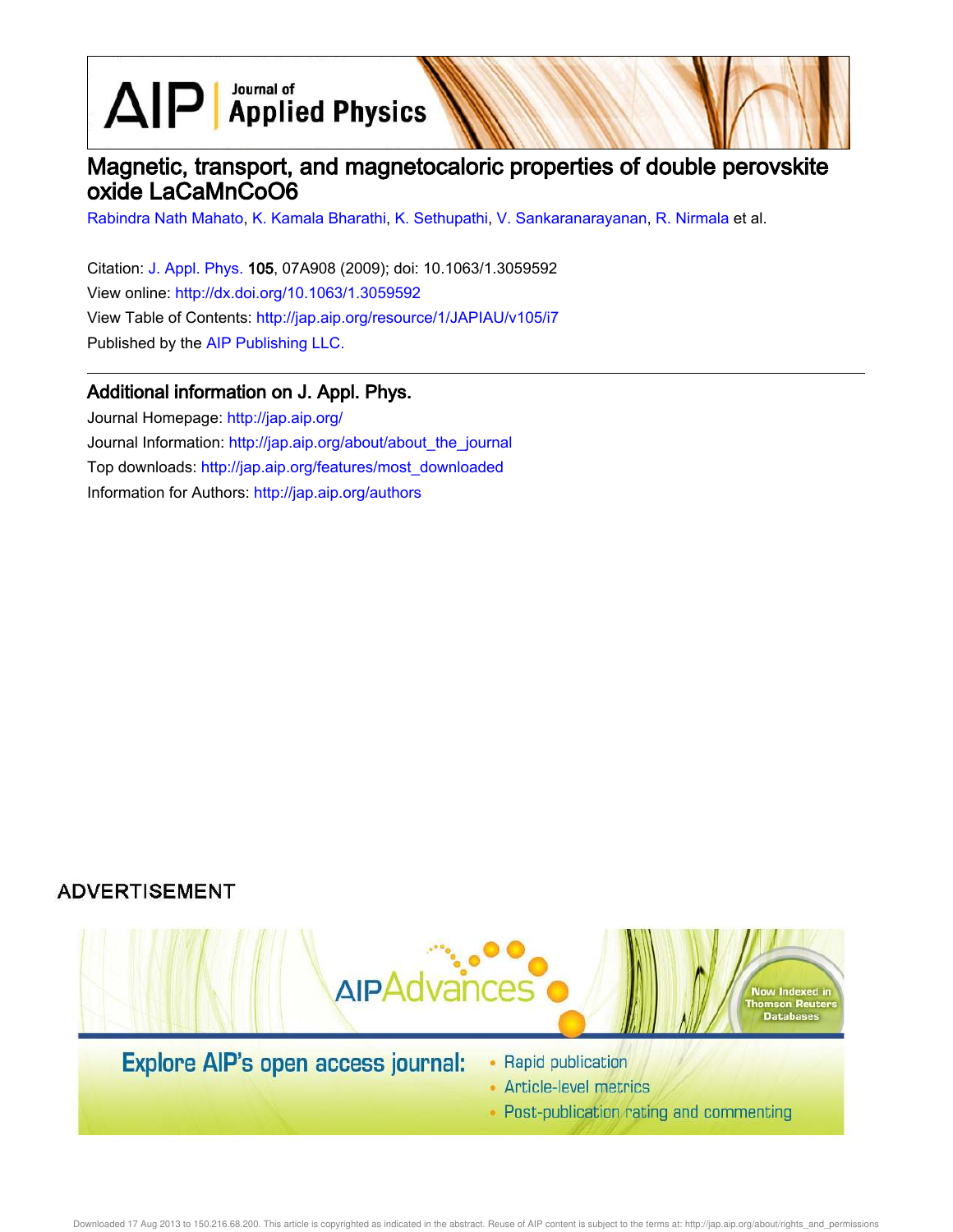### **Magnetic, transport, and magnetocaloric properties of double perovskite oxide LaCaMnCoO<sup>6</sup>**

Rabindra Nath Mahato,<sup>1</sup> K. Kamala Bharathi,<sup>1</sup> K. Sethupathi,<sup>1,a)</sup> V. Sankaranarayanan,<sup>1</sup> R. Nirmala,<sup>1</sup> A. K. Nigam,<sup>2</sup> and Jagat Lamsal<sup>3</sup>

<sup>1</sup>*Department of Physics, Indian Institute of Technology Madras, Chennai 600 036, India*

<sup>2</sup>*Department of Condensed Matter Physics and Materials Science, Tata Institute of Fundamental Research, Mumbai 400 005, India*

<sup>3</sup>*Department of Physics and Astronomy, University of Missouri-Columbia, Columbia, Missouri 65211, USA*

Presented 13 November 2008; received 19 September 2008; accepted 21 October 2008; published online 5 February 2009)

Magnetic, magnetoresistive, and magnetocaloric properties of a novel double perovskite oxide, namely, LaCaMnCoO<sub>6</sub> have been studied. Polycrystalline sample of LaCaMnCoO<sub>6</sub> has been synthesized by sol-gel technique. It has cubic crystal structure (space group  $Fm\overline{3}m$ ) at room temperature. The temperature variation in magnetization reveals a steep increase in magnetization around 168 K (T<sub>C</sub>). The magnetization does not even saturate at 5 K and a magnetic moment of  $0.7\mu_B$ /f.u. is obtained at 5 K in an applied field of 50 kOe. The electrical resistivity measurement indicates that the material is semiconducting-like in the temperature range of  $\sim$ 300–50 K and below  $\sim$  50 K the sample becomes insulating. A maximum magnetoresistance (MR) of about 8% is found at 200 K in an applied field of 7 T and MR has a negative sign. The magnetocaloric effect is calculated from the magnetization versus temperature data and a maximum magnetic entropy change of 3.1 J/kg K for a field change of 11 kOe is obtained near  $T_C$ . Thus a moderate magnetocaloric effect is achieved in rather low magnetic fields. © *2009 American Institute of Physics.* [DOI: 10.1063/1.3059592]

#### **INTRODUCTION**

Double perovskite oxides of general formula  $AA'BB'O_6$ *A*,*A*—rare earth or alkaline earth ions and  $B, B'$ —transition metal ions) have recently received great attention because some of them exhibit colossal magnetoresistance and half-metallic nature with coexisting ferroferrimagnetism. These compounds are known for decades. $1-6$ These compounds often show large magnetocaloric effect (MCE) near the second order transition temperature  $T_C$ .<sup>7,8</sup> The MCE refers to the capacity of magnetic materials to change their temperature under the application or the removal of an external magnetic field. The use of the MCE for building magnetic refrigerators appears as a good alternative to the classical refrigeration systems based on a compression/ expansion vapor cycle because it is an environmental friendly technology and also suitable for reducing energy costs.<sup>9</sup> In the present work we report magnetic, magnetoresistive, and magnetocaloric properties of a novel double perovskite oxide, namely, LaCaMnCoO<sub>6</sub>. The compound is found to show semiconducting-like behavior with a cubic double perovskite structures and exhibits ferrimagnetic behavior.

#### **EXPERIMENTAL DETAILS**

Polycrystalline sample of  $LaCaMnCoO<sub>6</sub>$  was prepared by the sol-gel method using stoichiometric mixtures of high purity  $La_2O_3$ ,  $CaCO_3$ ,  $Mn(CH_3COO)_2$ , and  $CoCl_2 \cdot 6H_2O$ . These were first dissolved in water and then appropriate amounts of citric acid was added to the solution. The gel formation was catalyzed by the addition of nitric acid. The resulted gel was decomposed at 120 °C and then acquired precursor powders were heated in air first at 800 °C for 12 h and 1000 °C for 12 h duration. The sample was characterized by x-ray powder diffraction (XRD) using PANalytical X'pert diffractometer with Cu  $K\alpha$  radiation. The energy dispersive x-ray analysis was performed using a scanning electron microscope (Philips FEI QUANTA 200). Dc magnetization of the sample was measured using a superconducting quantum interference device magnetometer (magnetic property measurement system, Quantum Design). Magnetization at various fields has been measured using a vibrating sample magnetometer in fields up to 12 kOe. Electrical resistivity has been measured on a bar shaped pellet by standard four probe method using physical property measurement system (Quantum Design) in the presence of various applied magnetic fields.

#### **RESULTS AND DISCUSSION**

The Rietveld refinement for the compound  $LaCaMnCoO<sub>6</sub>$  was carried out using the GSAS package.<sup>10</sup> The goodness of the fit, refined lattice parameter, and atomic positions were given in Table I. The observed, calculated, and difference XRD profiles of the compound are shown in Fig. 1. The single phase nature of the compound was confirmed by the Rietveld analysis. The obtained unit cell parameter of 7.650 Å was slightly lower compared to the compound  $\text{LaSrMnCoO}_6$ ,<sup>11</sup> which is in agreement with the fact that ionic radius of  $Ca^{2+}$  is smaller then that of  $Sr^{2+}$  ion. The temperature dependence of magnetization,  $M(T)$ , measured in applied field of  $5$  kOe is shown in Fig. 2. The temperature

Electronic mail: ksethu@physics.iitm.ac.in.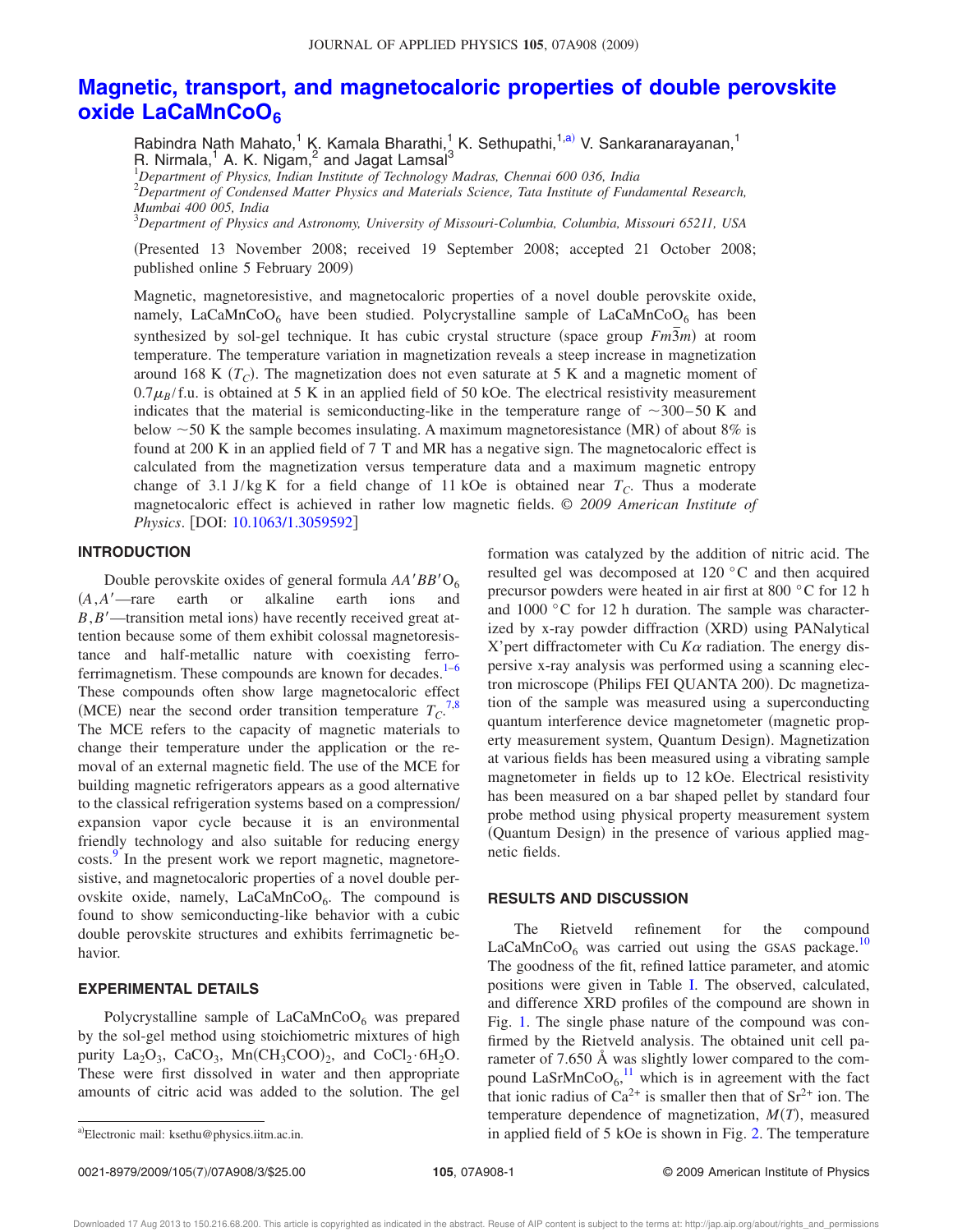TABLE I. Crystal data for structure refinement for compound LaCaMnCoO<sub>6</sub>.

| Crystal system, space group          | Cubic, Fm3m                |          |                   |
|--------------------------------------|----------------------------|----------|-------------------|
| Unit cell dimensions                 | $a = b = c = 7.650$ Å      |          |                   |
| Volume                               | 447.763 $(\AA^3)$          |          |                   |
| $2\theta$ range for data collections | $10^{\circ} - 110^{\circ}$ |          |                   |
| $R_{\rm WD}$                         | 4.54%                      |          |                   |
|                                      | 3.2%                       |          |                   |
| $R_p$<br>$\chi^2$                    | 1.877                      |          |                   |
| Atom                                 | $\boldsymbol{x}$           | у        | Z.                |
| La                                   | 1/4                        | 1/4      | 1/4               |
| Ca                                   | 1/4                        | 1/4      | 1/4               |
| Mn                                   | 1/2                        | $\Omega$ | $\Omega$          |
| Co                                   | $\Omega$                   | $\Omega$ | $\Omega$          |
| $\Omega$                             | 0.2492                     | 0        | $\mathbf{\Omega}$ |

dependence of inverse molar susceptibility,  $\chi^{-1}(T)$ , is plotted and is shown as an inset in Fig. 2. The shape of the  $\chi^{-1}(T)$ curve suggests that the sample displays ferrimagnetic behavior. In the temperature range between 200 and 300 K, the  $\chi^{-1}(T)$  data fit well with the Curie–Weiss law. The experimental value for the paramagnetic Curie temperature is  $\theta$ =77 K and the effective magnetic moment is  $p_{\text{eff}}$ =6.28 $\mu_B$ . The value of  $p_{\text{eff}}$  suggests that the oxidation states of manganese and cobalt are  $Mn^{4+}$  (*S*=3/2) and Co<sup>3+</sup> (*S*=2) since the spin only moment for  $LaCaMnCoO<sub>6</sub>$  is calculated to be  $6.31\mu$ <sub>B</sub>. The dc magnetization as a function of an applied magnetic field measured at *T*=5 K shows a small hysteresis in the *M*-*H* curve, consistent with the ferrimagnetic behavior mentioned above. Also the magnetization remains unsaturated even under the applied field of 50 kOe. The magnetization value of  $0.7\mu_B$ /f.u. is obtained at 5 K in an applied field of 50 kOe.

The temperature dependence of the electrical resistivity of LaCaMnCo $O_6$  is shown in Fig. 3, which indicates that this compound is semiconducting-like behavior in the temperature range of 300–50 K and below  $\sim$  50 K the sample becomes insulating. The ln  $\rho$  versus  $1/T^{1/4}$  plot (shown in inset of Fig. 3) is linear, indicating a variable range hopping (VRH) of charge carriers. A maximum negative magnetoresistance of about 8% is found at 200 K in an applied field of





FIG. 2. (Color online) Temperature dependence of magnetization of LaCaMnCoO $_6$  measured in a magnetic field of 5 kOe. Inset shows inverse magnetic susceptibility and fit to Curie–Weiss law.

7 T. Based on thermodynamic theory, the entropy change which results from the spin ordering and is induced by the variation of the applied magnetic field from 0 to  $H_{\text{max}}$ ) is given by $12$ 

$$
|\Delta S_M| = \int_0^{H_{\text{max}}} \left(\frac{\partial M}{\partial T}\right) dH.
$$
 (1)

According to Eq. (1), the magnetic entropy change  $(|\Delta S_M|)$ depends on the temperature gradient of the magnetization and attains a maximum value around the Curie temperature, at which the magnetization decays most rapidly. In Fig. 4, we show the temperature dependence of magnetic entropy change  $|\Delta S_M|$  for a field variation of 11 kOe for LaCaMnCoO<sub>6</sub>. Upon 11 kOe applied field change, the maximum  $|\Delta S_M|$  of  $\sim$ 3.1 J/kg K is obtained for LaCaMnCoO<sub>6</sub> compound. This value is moderate when compared to the maximum magnetic entropy change of  $\sim$  4.2 J/kg K realized in elemental Gd for a field change of 1.5 T near its magnetic ordering temperature, 294 K.<sup>13</sup>

#### **CONCLUSION**

The double perovskite oxide  $LaCaMnCoO<sub>6</sub>$  prepared by sol-gel method and it is found to have cubic structure at room temperature. The sample undergoes a magnetic transition around 168 K. The resistivity data show that the com-



FIG. 1. (Color online) Powder x-ray diffraction pattern of  $LaCaMnCoO<sub>6</sub>$ measured at room temperature (crosses). The solid line is the calculated profile and difference is plotted at the bottom of the figure.



FIG. 3. (Color online) Temperature dependence of electrical resistivity of LaCaMnCoO<sub>6</sub>. Insets show the ln  $\rho$  vs  $1/T^{1/4}$  and MR% plots for the same compound.

Downloaded 17 Aug 2013 to 150.216.68.200. This article is copyrighted as indicated in the abstract. Reuse of AIP content is subject to the terms at: http://jap.aip.org/about/rights\_and\_permissions